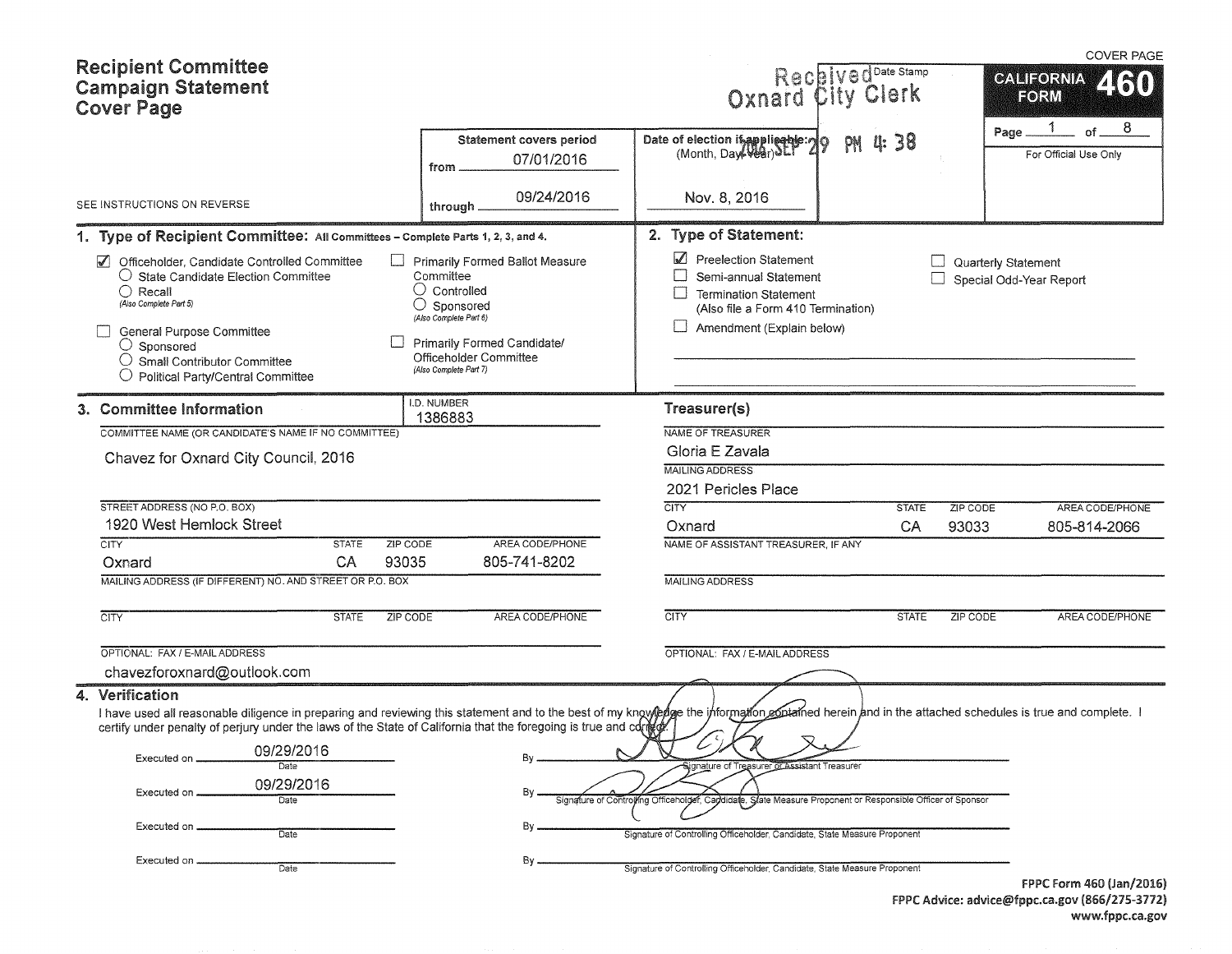#### 5. Officeholder or Candidate Controlled Committee

| NAME OF OFFICEHOLDER OR CANDIDATE                                          |  |                  |              |            |  |
|----------------------------------------------------------------------------|--|------------------|--------------|------------|--|
| Daniel Chavez Jr.                                                          |  |                  |              |            |  |
| OFFICE SOUGHT OR HELD (INCLUDE LOCATION AND DISTRICT NUMBER IF APPLICABLE) |  |                  |              |            |  |
| City of Oxnard, Councilmember                                              |  |                  |              |            |  |
| RESIDENTIAL/BUSINESS ADDRESS (NO. AND STREET)                              |  | <b>CITY</b>      | <b>STATE</b> | <b>ZIP</b> |  |
| 1920 W Hemlock St                                                          |  | Oxnard, CA 93035 |              |            |  |

Related Committees Not Included in this Statement: List any committees not included in this statement that are controlled by you or are primarily formed to receive contributions or make expenditures on behalf of your candidacy.

| <b>COMMITTEE NAME</b> |                              | <b>I.D. NUMBER</b> |                       |
|-----------------------|------------------------------|--------------------|-----------------------|
|                       |                              |                    |                       |
| NAME OF TREASURER     |                              |                    | CONTROLLED COMMITTEE? |
|                       |                              | <b>YES</b>         | NO                    |
| COMMITTEE ADDRESS     | STREET ADDRESS (NO P.O. BOX) |                    |                       |
|                       |                              |                    |                       |

| CITY                  | <b>STATE</b>                 | ZIP CODE    | AREA CODE/PHONE       |
|-----------------------|------------------------------|-------------|-----------------------|
| <b>COMMITTEE NAME</b> |                              | I.D. NUMBER |                       |
|                       |                              |             |                       |
|                       |                              |             |                       |
| NAME OF TREASURER     |                              |             | CONTROLLED COMMITTEE? |
|                       |                              | <b>YES</b>  | <b>NO</b>             |
| COMMITTEE ADDRESS     | STREET ADDRESS (NO P.O. BOX) |             |                       |
|                       |                              |             |                       |
| <b>CITY</b>           | <b>STATE</b>                 | ZIP CODE    | AREA CODE/PHONE       |

### COVER PAGE - PART 2 CALIFORNIA **RORM**

#### 6. Primarily Formed Ballot Measure Committee

|  |  | NAME OF BALLOT MEASURE |  |
|--|--|------------------------|--|
|  |  |                        |  |

| BALLOT NO. OR LETTER | <b>JURISDICTION</b> | SUPPORT<br>OPPOSE<br>- |
|----------------------|---------------------|------------------------|
|----------------------|---------------------|------------------------|

Identify the controlling officeholder, candidate, or state measure proponent, if any.

NAME OF OFFICEHOLDER, CANDIDATE, OR PROPONENT

| OFFICE SOUGHT OR HELD | I DISTRICT NO. IF ANY |
|-----------------------|-----------------------|
|                       |                       |
|                       |                       |

1. Primarily Formed Candidate/Officeholder Committee List names of officeholder(s) or candidate(s) for which this committee is primarily formed.

| NAME OF OFFICEHOLDER OR CANDIDATE | OFFICE SOUGHT OR HELD | <b>SUPPORT</b><br>OPPOSE |
|-----------------------------------|-----------------------|--------------------------|
| NAME OF OFFICEHOLDER OR CANDIDATE | OFFICE SOUGHT OR HELD | <b>SUPPORT</b><br>OPPOSE |
| NAME OF OFFICEHOLDER OR CANDIDATE | OFFICE SOUGHT OR HELD | <b>SUPPORT</b><br>OPPOSE |
| NAME OF OFFICEHOLDER OR CANDIDATE | OFFICE SOUGHT OR HELD | <b>SUPPORT</b><br>OPPOSE |

*Attach continuation* sheets if *necessary*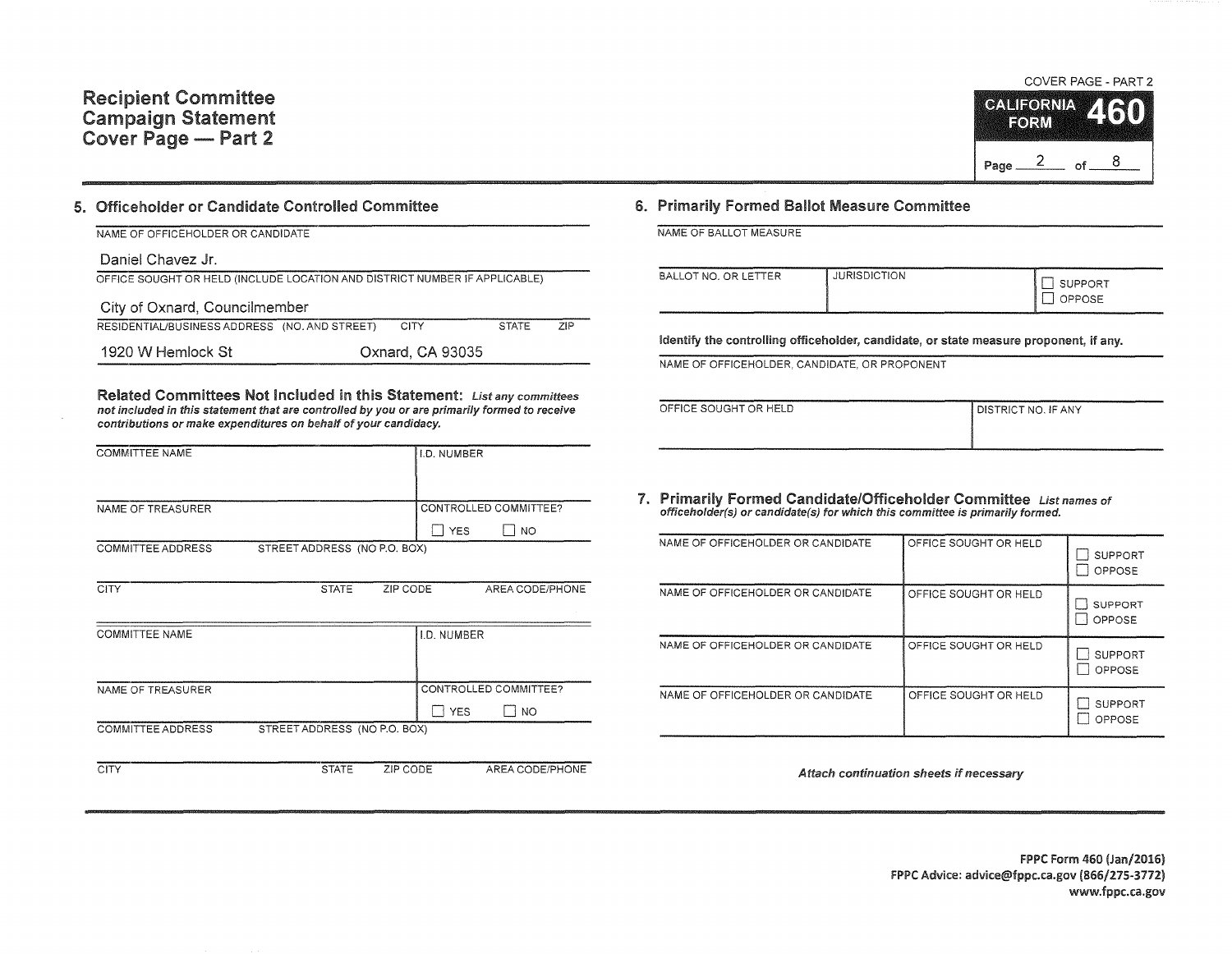| <b>Campaign Disclosure Statement</b>                                  |  | Amounts may be rounded                                     |  |                                                                                                |          |                                       | <b>SUMMARY PAGE</b>                                                                  |  |  |
|-----------------------------------------------------------------------|--|------------------------------------------------------------|--|------------------------------------------------------------------------------------------------|----------|---------------------------------------|--------------------------------------------------------------------------------------|--|--|
| <b>Summary Page</b>                                                   |  | to whole dollars.<br>from                                  |  |                                                                                                |          | Statement covers period<br>07/01/2016 | CALIFORNIA<br>2130<br>FORM                                                           |  |  |
|                                                                       |  |                                                            |  |                                                                                                | through. | 09/24/2016                            | 3<br>8<br>$of_{-}$<br>Page                                                           |  |  |
| SEE INSTRUCTIONS ON REVERSE<br>NAME OF FILER                          |  |                                                            |  |                                                                                                |          |                                       | I.D. NUMBER                                                                          |  |  |
| Chavez for Oxnard City Council, 2016                                  |  |                                                            |  |                                                                                                |          |                                       | 1386883                                                                              |  |  |
| <b>Contributions Received</b>                                         |  | Column A<br>TOTAL THIS PERIOD<br>(FROM ATTACHED SCHEDULES) |  | Column B<br>CALENDAR YEAR<br>TOTAL TO DATE                                                     |          |                                       | <b>Calendar Year Summary for Candidates</b><br>Running in Both the State Primary and |  |  |
|                                                                       |  | 1,380.00                                                   |  |                                                                                                | 1,380.00 | <b>General Elections</b>              |                                                                                      |  |  |
|                                                                       |  | 1,000.00                                                   |  |                                                                                                | 1,000.00 |                                       | 1/1 through 6/30<br>7/1 to Date                                                      |  |  |
|                                                                       |  | 2,380.00                                                   |  |                                                                                                | 2,380.00 | 20. Contributions                     |                                                                                      |  |  |
| 3.                                                                    |  | 512.00                                                     |  |                                                                                                | 512.00   | Received                              |                                                                                      |  |  |
| 4.<br>5.                                                              |  | 2,892.00                                                   |  |                                                                                                | 2,892.00 | 21. Expenditures<br>Made              |                                                                                      |  |  |
| <b>Expenditures Made</b>                                              |  |                                                            |  |                                                                                                |          |                                       | <b>Expenditure Limit Summary for State</b>                                           |  |  |
|                                                                       |  | 2,230.00                                                   |  |                                                                                                | 2,230.00 | Candidates                            |                                                                                      |  |  |
|                                                                       |  | 0.00                                                       |  |                                                                                                | 0.00     |                                       |                                                                                      |  |  |
|                                                                       |  | 2,230.00                                                   |  |                                                                                                | 2,230.00 |                                       | 22. Cumulative Expenditures Made*<br>(If Subject to Voluntary Expenditure Limit)     |  |  |
|                                                                       |  | 0.00                                                       |  |                                                                                                | 0.00     | Date of Election                      | Total to Date                                                                        |  |  |
|                                                                       |  | 0.00                                                       |  |                                                                                                | 0.00     | (mm/dd/yy)                            |                                                                                      |  |  |
|                                                                       |  | 2,230.00                                                   |  |                                                                                                | 2,230.00 |                                       |                                                                                      |  |  |
| <b>Current Cash Statement</b>                                         |  |                                                            |  |                                                                                                |          |                                       |                                                                                      |  |  |
|                                                                       |  | 0.00                                                       |  | To calculate Column B,                                                                         |          |                                       |                                                                                      |  |  |
|                                                                       |  | 2,380.00                                                   |  | add amounts in Column                                                                          |          |                                       |                                                                                      |  |  |
|                                                                       |  | 0.00                                                       |  | A to the corresponding<br>amounts from Column B                                                |          |                                       | *Amounts in this section may be different from amounts                               |  |  |
|                                                                       |  | 2,230.00                                                   |  | of your last report. Some                                                                      |          | reported in Column B.                 |                                                                                      |  |  |
| 16. ENDING CASH BALANCE Add Lines 12 + 13 + 14, then subtract Line 15 |  | 150.00                                                     |  | amounts in Column A may<br>be negative figures that                                            |          |                                       |                                                                                      |  |  |
| If this is a termination statement, Line 16 must be zero.             |  |                                                            |  | should be subtracted from<br>previous period amounts. If                                       |          |                                       |                                                                                      |  |  |
|                                                                       |  | 0.00                                                       |  | this is the first report being<br>filed for this calendar year,<br>only carry over the amounts |          |                                       |                                                                                      |  |  |
| <b>Cash Equivalents and Outstanding Debts</b>                         |  |                                                            |  | from Lines 2, 7, and 9 (if<br>any).                                                            |          |                                       |                                                                                      |  |  |
|                                                                       |  | 0.00                                                       |  |                                                                                                |          |                                       |                                                                                      |  |  |
|                                                                       |  | 0.00 <sub>1</sub>                                          |  |                                                                                                |          |                                       | FPPC Form 460 (Jan/2016)                                                             |  |  |
|                                                                       |  |                                                            |  |                                                                                                |          |                                       | FPPC Advice: advice@fppc.ca.gov (866/275-3772)                                       |  |  |

FPPC Advice: advice@fppc.ca.gov {866/275-3772) www.fppc.ca.gov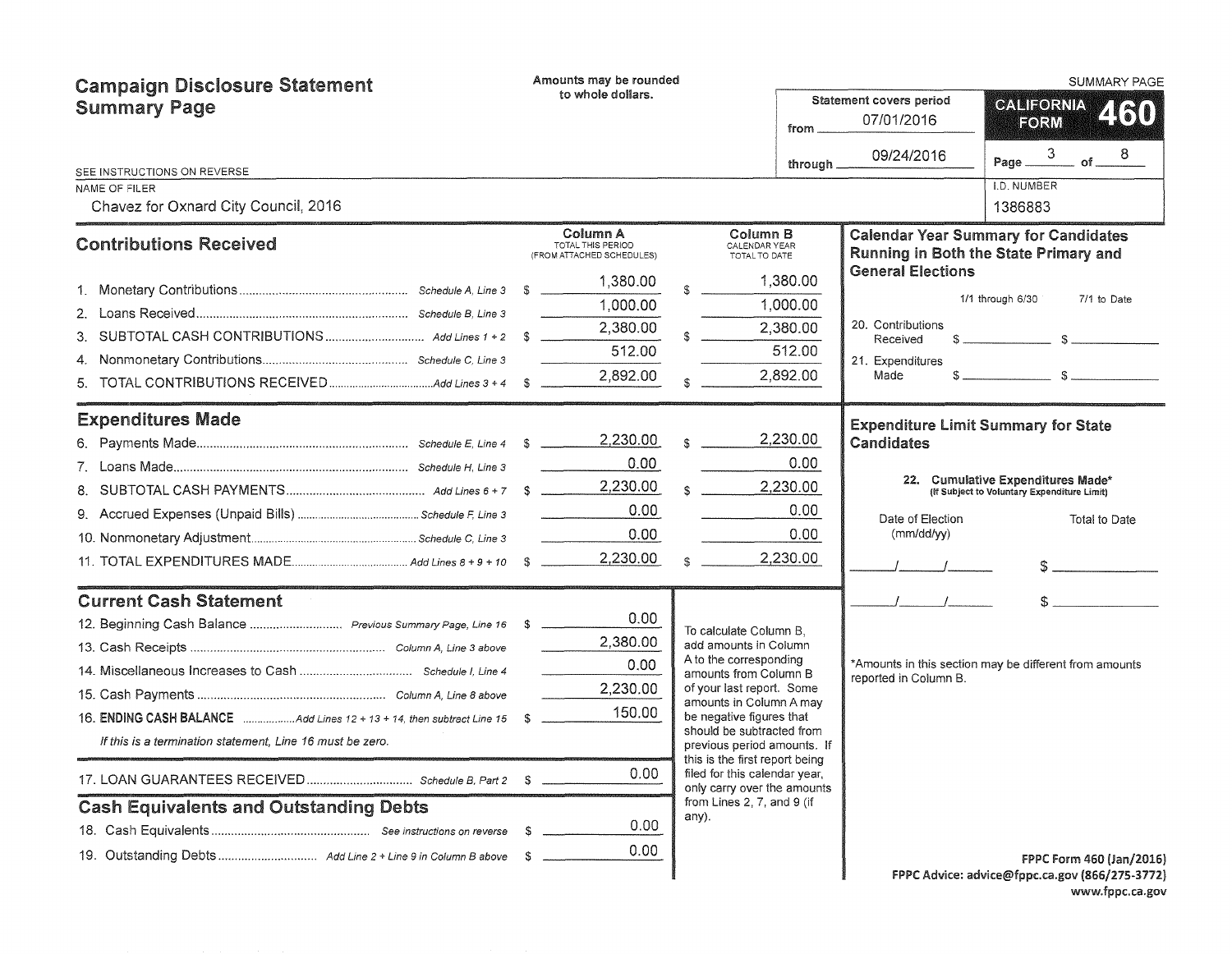|                                | Amounts may be rounded<br><b>Schedule A</b><br>to whole dollars.<br><b>Monetary Contributions Received</b>                                                                                 |                                                                          |                                                                                                     | <b>Statement covers period</b><br>from<br>through _ | 07/01/2016<br>09/24/2016                                  | <b>SCHEDULE A</b><br>260<br><b>CALIFORNIA</b><br>FORM<br>of $8$<br>4<br>Page |                                                                                             |  |
|--------------------------------|--------------------------------------------------------------------------------------------------------------------------------------------------------------------------------------------|--------------------------------------------------------------------------|-----------------------------------------------------------------------------------------------------|-----------------------------------------------------|-----------------------------------------------------------|------------------------------------------------------------------------------|---------------------------------------------------------------------------------------------|--|
| NAME OF FILER                  | SEE INSTRUCTIONS ON REVERSE                                                                                                                                                                |                                                                          |                                                                                                     |                                                     |                                                           | I.D. NUMBER                                                                  |                                                                                             |  |
|                                | Chavez for Oxnard City Council, 2016                                                                                                                                                       |                                                                          |                                                                                                     |                                                     |                                                           | 1386883                                                                      |                                                                                             |  |
| <b>DATE</b><br><b>RECEIVED</b> | FULL NAME, STREET ADDRESS AND ZIP CODE OF CONTRIBUTOR<br>(IF COMMITTEE, ALSO ENTER I.D. NUMBER)                                                                                            | <b>CONTRIBUTOR</b><br>CODE *                                             | IF AN INDIVIDUAL, ENTER<br>OCCUPATION AND EMPLOYER<br>(IF SELF-EMPLOYED, ENTER NAME<br>OF BUSINESS) | <b>AMOUNT</b><br>RECEIVED THIS<br><b>PERIOD</b>     | CUMULATIVE TO DATE<br>CALENDAR YEAR<br>(JAN. 1 - DEC. 31) |                                                                              | PER ELECTION<br>TO DATE<br>(IF REQUIRED)                                                    |  |
| 08/02/2016                     | Baltazar & Gloria Zavala<br>P.O. box 2301<br>Oxnard, CA 93034                                                                                                                              | <b>Ø</b> IND<br>$\Box$ COM<br>$\Box$ OTH<br>$\Box$ PTY<br>$\square$ scc  | R.T. - St.John's RMC<br>Records Tech - VPD                                                          | 115.00                                              |                                                           | 767.00                                                                       |                                                                                             |  |
|                                |                                                                                                                                                                                            | $\square$ IND<br>$\Box$ COM<br>$\Box$ OTH<br>$\Box$ PTY<br>$\square$ scc |                                                                                                     |                                                     |                                                           |                                                                              |                                                                                             |  |
|                                |                                                                                                                                                                                            | $\square$ IND<br>□сом<br>$\Box$ OTH<br>$\Box$ PTY<br>$\square$ scc       |                                                                                                     |                                                     |                                                           |                                                                              |                                                                                             |  |
|                                |                                                                                                                                                                                            | $\square$ IND<br>$\Box$ COM<br>$\Box$ OTH<br>$\Box$ PTY<br>$\square$ scc |                                                                                                     |                                                     |                                                           |                                                                              |                                                                                             |  |
|                                |                                                                                                                                                                                            | $\square$ IND<br>$\Box$ COM<br>$\Box$ OTH<br>$\Box$ PTY<br>$\square$ scc |                                                                                                     |                                                     |                                                           |                                                                              |                                                                                             |  |
|                                |                                                                                                                                                                                            |                                                                          | <b>SUBTOTAL \$</b>                                                                                  | 115.00                                              |                                                           |                                                                              |                                                                                             |  |
|                                | <b>Schedule A Summary</b><br>1. Amount received this period - itemized monetary contributions.<br>2. Amount received this period - unitemized monetary contributions of less than \$100 \$ |                                                                          |                                                                                                     | 115.00<br>1,166.00                                  |                                                           | *Contributor Codes<br>IND - Individual                                       | COM - Recipient Committee<br>(other than PTY or SCC)<br>OTH - Other (e.g., business entity) |  |
|                                | 3. Total monetary contributions received this period.<br>(Add Lines 1 and 2. Enter here and on the Summary Page, Column A, Line 1.)TOTAL \$                                                |                                                                          |                                                                                                     | 1,281.00                                            |                                                           | PTY - Political Party                                                        | SCC - Small Contributor Committee                                                           |  |
|                                |                                                                                                                                                                                            |                                                                          |                                                                                                     |                                                     |                                                           |                                                                              | FPPC Form 460 (Jan/2016)                                                                    |  |

FPPC Advice: advice@fppc.ca.gov {866/275-3772) www.fppc.ca.gov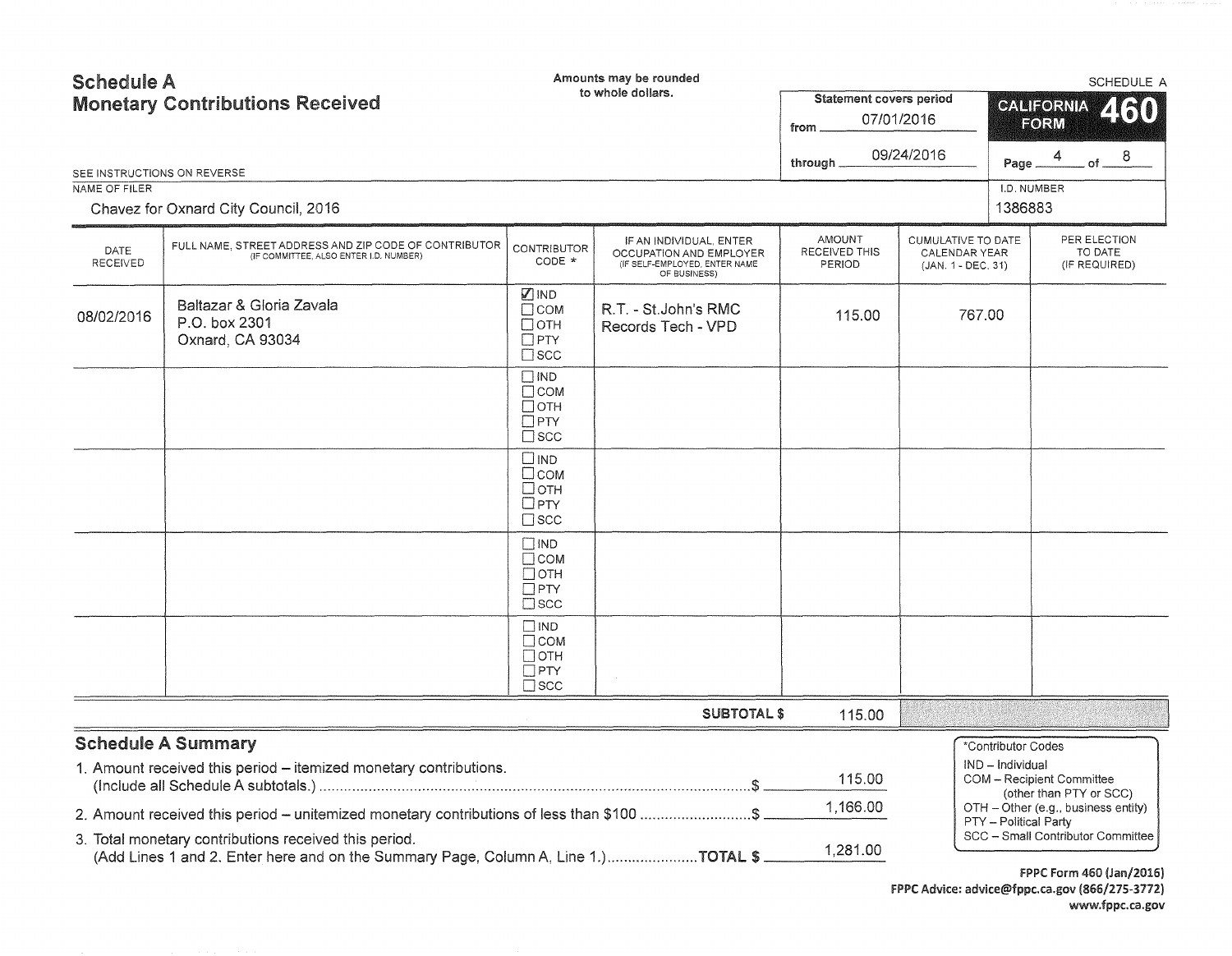| <b>Schedule B - Part 1</b><br><b>Loans Received</b>                                                                                                                                                         |                                                                                                     | Amounts may be rounded<br>to whole dollars.                             |                                                 |                                                     | Statement covers period<br>from                                           | 07/01/2016                                    | <b>GALIFORNIA</b><br>FORM                                                                                                                          | SCHEDULE B - PART 1<br>2160                                                                   |
|-------------------------------------------------------------------------------------------------------------------------------------------------------------------------------------------------------------|-----------------------------------------------------------------------------------------------------|-------------------------------------------------------------------------|-------------------------------------------------|-----------------------------------------------------|---------------------------------------------------------------------------|-----------------------------------------------|----------------------------------------------------------------------------------------------------------------------------------------------------|-----------------------------------------------------------------------------------------------|
| SEE INSTRUCTIONS ON REVERSE                                                                                                                                                                                 |                                                                                                     |                                                                         |                                                 |                                                     | through                                                                   | 09/24/2016                                    | $\overline{5}$<br>Page __<br>I.D. NUMBER                                                                                                           | of $8$                                                                                        |
| NAME OF FILER<br>Chavez for Oxnard City Council, 2016                                                                                                                                                       |                                                                                                     |                                                                         |                                                 |                                                     |                                                                           |                                               | 1386883                                                                                                                                            |                                                                                               |
| FULL NAME, STREET ADDRESS AND ZIP CODE<br>OF LENDER<br>(IF COMMITTEE, ALSO ENTER I.D. NUMBER)                                                                                                               | IF AN INDIVIDUAL, ENTER<br>OCCUPATION AND EMPLOYER<br>(IF SELF-EMPLOYED, ENTER<br>NAME OF BUSINESS) | (a)<br>OUTSTANDING<br><b>BALANCE</b><br><b>BEGINNING THIS</b><br>PERIOD | (b)<br><b>AMOUNT</b><br>RECEIVED THIS<br>PERIOD | (c)<br>AMOUNT PAID<br>OR FORGIVEN<br>THIS PERIOD    | (q)<br><b>OUTSTANDING</b><br><b>BALANCE AT</b><br>CLOSE OF THIS<br>PERIOD | (e)<br><b>INTEREST</b><br>PAID THIS<br>PERIOD | 711)<br>ORIGINAL<br>AMOUNT OF<br>LOAN                                                                                                              | (g)<br><b>CUMULATIVE</b><br>CONTRIBUTIONS<br>TO DATE                                          |
| Daniel Chavez Jr.<br>1920 W. Hemlock St<br>Oxnard, CA 93035                                                                                                                                                 | Bus Operator,<br>L.A.C.M.T.A.                                                                       |                                                                         | $\frac{1}{1000.00}$                             | $\Box$ PAID<br><b>Z</b> FORGIVEN<br>$\,$ , 1,000.00 | DATE DUE                                                                  | _%<br>RATE                                    | DATE INCURRED                                                                                                                                      | CALENDAR YEAR<br>PER ELECTION**<br>, 1,000.00                                                 |
| $\bigcap$ IND<br>$\Box$ COM $\Box$ OTH $\Box$ PTY $\Box$ SCC                                                                                                                                                |                                                                                                     |                                                                         |                                                 | $\Box$ PAID<br>FORGIVEN                             |                                                                           | RATE                                          |                                                                                                                                                    | CALENDAR YEAR<br>PER ELECTION**                                                               |
| $\Box$ COM $\Box$ OTH $\Box$ PTY $\Box$ SCC<br>$\Box$ IND                                                                                                                                                   |                                                                                                     |                                                                         |                                                 | $\Box$ PAID                                         | DATE DUE                                                                  |                                               | DATE INCURRED                                                                                                                                      | CALENDAR YEAR                                                                                 |
|                                                                                                                                                                                                             |                                                                                                     |                                                                         |                                                 | $\Box$ FORGIVEN                                     |                                                                           | RATE                                          |                                                                                                                                                    | PER ELECTION**                                                                                |
| $\Box$ COM $\Box$ OTH $\Box$ PTY $\Box$ SCC<br><sup>I</sup> IND                                                                                                                                             |                                                                                                     |                                                                         |                                                 |                                                     | DATE DUE                                                                  |                                               | DATE INCURRED                                                                                                                                      |                                                                                               |
|                                                                                                                                                                                                             |                                                                                                     | SUBTOTALS \$                                                            |                                                 | \$                                                  | \$                                                                        | \$                                            |                                                                                                                                                    |                                                                                               |
| <b>Schedule B Summary</b><br>(Total Column (b) plus unitemized loans of less than \$100.)                                                                                                                   |                                                                                                     |                                                                         |                                                 |                                                     | 1,000.00                                                                  | (Enter (e) on<br>Schedule E, Line 3)          | †Contributor Codes                                                                                                                                 |                                                                                               |
| (Total Column (c) plus loans under \$100 paid or forgiven.)<br>(Include loans paid by a third party that are also itemized on Schedule A.)<br>Enter the net here and on the Summary Page, Column A, Line 2. |                                                                                                     |                                                                         |                                                 |                                                     | 1.000.00<br>$0.00 -$<br>(May be a negative number)                        |                                               | IND - Individual<br>COM - Recipient Committee<br>OTH - Other (e.g., business entity)<br>PTY - Political Party<br>SCC - Small Contributor Committee | (other than PTY or SCC)                                                                       |
| *Amounts forgiven or paid by another party also must be reported on Schedule A.<br>** If required.                                                                                                          |                                                                                                     |                                                                         |                                                 |                                                     |                                                                           |                                               |                                                                                                                                                    | FPPC Form 460 (Jan/2016)<br>FPPC Advice: advice@fppc.ca.gov (866/275-3772)<br>www.fppc.ca.gov |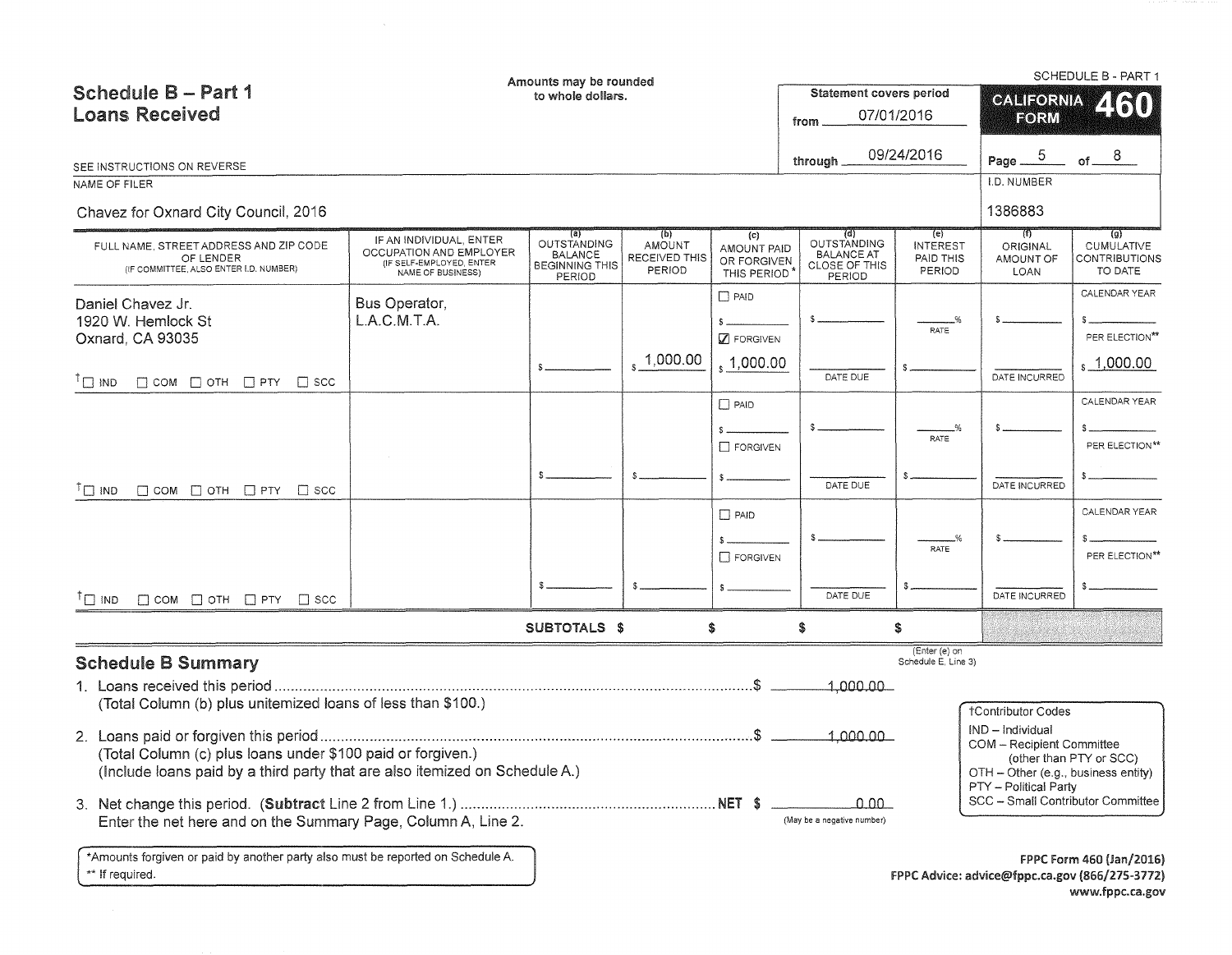| <b>Schedule C</b><br>NAME OF FILER | <b>Nonmonetary Contributions Received</b><br>SEE INSTRUCTIONS ON REVERSE<br>Chavez for Oxnard City Council, 2016 |                                                                              | Amounts may be rounded<br>to whole dollars.                                                         |                                     | from | Statement covers period<br>07/01/2016<br>09/24/2016<br>through |                                                            | <b>CALIFORNIA</b><br>FORM<br>Page _<br>I.D. NUMBER<br>1386883 | SCHEDULE C<br>460<br>$6 \overline{}$<br>of $8$ |
|------------------------------------|------------------------------------------------------------------------------------------------------------------|------------------------------------------------------------------------------|-----------------------------------------------------------------------------------------------------|-------------------------------------|------|----------------------------------------------------------------|------------------------------------------------------------|---------------------------------------------------------------|------------------------------------------------|
| DATE<br><b>RECEIVED</b>            | FULL NAME, STREET ADDRESS AND<br>ZIP CODE OF CONTRIBUTOR<br>(IF COMMITTEE, ALSO ENTER I.D. NUMBER)               | <b>CONTRIBUTOR</b><br>CODE *                                                 | IF AN INDIVIDUAL, ENTER<br>OCCUPATION AND EMPLOYER<br>(IF SELF-EMPLOYED, ENTER<br>NAME OF BUSINESS) | DESCRIPTION OF<br>GOODS OR SERVICES |      | AMOUNT/<br><b>FAIR MARKET</b><br>VALUE                         | CUMULATIVE TO<br>DATE<br>CALENDAR YEAR<br>(JAN 1 - DEC 31) |                                                               | PER ELECTION<br>TO DATE<br>(IF REQUIRED)       |
| 08/01/16                           | Baltazar & Gloria Zavala<br>P.o. box 2301<br>Oxnard, CA 93034                                                    | $\square$ IND<br>$\Box$ COM<br>$\Box$ OTH<br>$\square$ PTY<br>$\square$ scc  | R.T. - St. John's RMC<br>Records Tech - VPD                                                         | T-Shirts, Banners<br>& Food         |      | 275.00                                                         |                                                            |                                                               |                                                |
| 9/18/16                            | Baltazar & Gloria Zavala<br>P.o. box 2301<br>Oxnard, CA 93034                                                    | $\sqrt{2}$ IND<br>$\Box$ COM<br>$\Box$ OTH<br>$\square$ PTY<br>$\square$ SCC | R.T. - St. John's RMC<br>Records Tech - VPD                                                         | <b>Writing Pins</b>                 |      | 237.00                                                         |                                                            |                                                               |                                                |
|                                    |                                                                                                                  | $\square$ IND<br>$\Box$ COM<br>$\Box$ OTH<br>$\Box$ PTY<br>$\square$ scc     |                                                                                                     |                                     |      |                                                                |                                                            |                                                               |                                                |
|                                    |                                                                                                                  | $\Box$ IND<br>$\Box$ COM<br>$\Box$ OTH<br>$\Box$ PTY<br>$\square$ scc        |                                                                                                     |                                     |      |                                                                |                                                            |                                                               |                                                |
|                                    | Attach additional information on appropriately labeled continuation sheets.                                      |                                                                              |                                                                                                     | <b>SUBTOTAL \$</b>                  |      |                                                                |                                                            |                                                               |                                                |

# Schedule C Summary

| <b>Schedule C Summary</b>                                                                                                                                |        | *Contributor Codes                                             |
|----------------------------------------------------------------------------------------------------------------------------------------------------------|--------|----------------------------------------------------------------|
| 1. Amount received this period – itemized nonmonetary contributions.                                                                                     | 512.00 | IND - Individual<br>COM - Recipient Committee                  |
| 2. Amount received this period – unitemized nonmonetary contributions of less than \$100 \$                                                              | 0.00   | (other than PTY or SCC)<br>OTH - Other (e.g., business entity) |
| 3. Total nonmonetary contributions received this period.<br>(Add Lines 1 and 2. Enter here and on the Summary Page, Column A, Lines 4 and 10.) TOTAL \$. | 512.00 | PTY - Political Party<br>SCC - Small Contributor Committee I   |

FPPC Form 460 (Jan/2016) FPPC Advice: advice@fppc.ca.gov (866/215-3772) www.fppc.ca.gov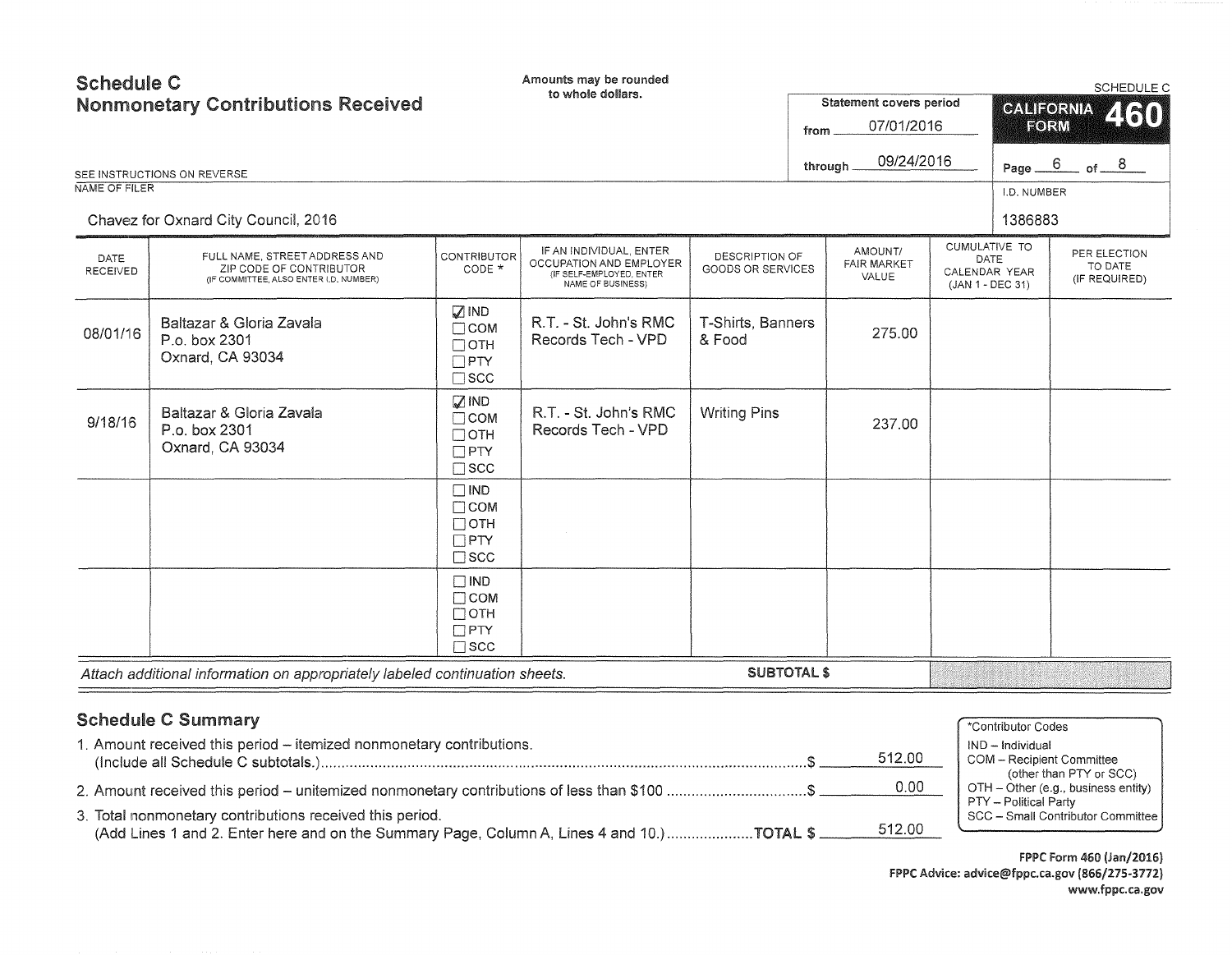| <b>Schedule E</b><br><b>Payments Made</b> | Amounts may be rounded<br>to whole dollars. | Statement covers period<br>07/01/2016<br>from | <b>SCHEDULE E</b><br>CALIFORNIA 460<br>FORM |
|-------------------------------------------|---------------------------------------------|-----------------------------------------------|---------------------------------------------|
| SEE INSTRUCTIONS ON REVERSE               |                                             | 09/24/2016<br>through.                        | Page.                                       |
| NAME OF FILER                             |                                             |                                               | I.D. NUMBER                                 |
| Chavez for Oxnard City Council, 2016      |                                             |                                               | 1386883                                     |

### CODES: If one of the following codes accurately describes the payment, you may enter the code. Otherwise, describe the payment.

| NAME AND ADDRESS OF PAYEE<br>(IF COMMITTEE, ALSO ENTER I.D. NUMBER) | CODE       | OR.<br>DESCRIPTION OF PAYMENT             | AMOUNT PAID |
|---------------------------------------------------------------------|------------|-------------------------------------------|-------------|
| Elks Lodge<br>801 S A St<br>Oxnard, CA 93030                        | <b>FND</b> | <b>Fundraising Dinner Event (venue)</b>   | 250.00      |
| Eventos Ana<br>1653 Pacific Ave #311<br>Oxnard, CA 93033            | <b>FND</b> | <b>Fundraising Dinner Event (caterer)</b> | 500.00      |
| <b>Maad Designs</b><br>1523 Nadador Place<br>Oxnard, CA 93030       | <b>CMP</b> | "Chavez 2016" T-Shirts                    | 240.00      |

| * Payments that are contributions or independent expenditures must also be summarized on Schedule D. | SUBTOTAL<br>990.00 |
|------------------------------------------------------------------------------------------------------|--------------------|
|------------------------------------------------------------------------------------------------------|--------------------|

# Schedule E Summary

| 2,175.00 |
|----------|
| 55.00    |
|          |
|          |